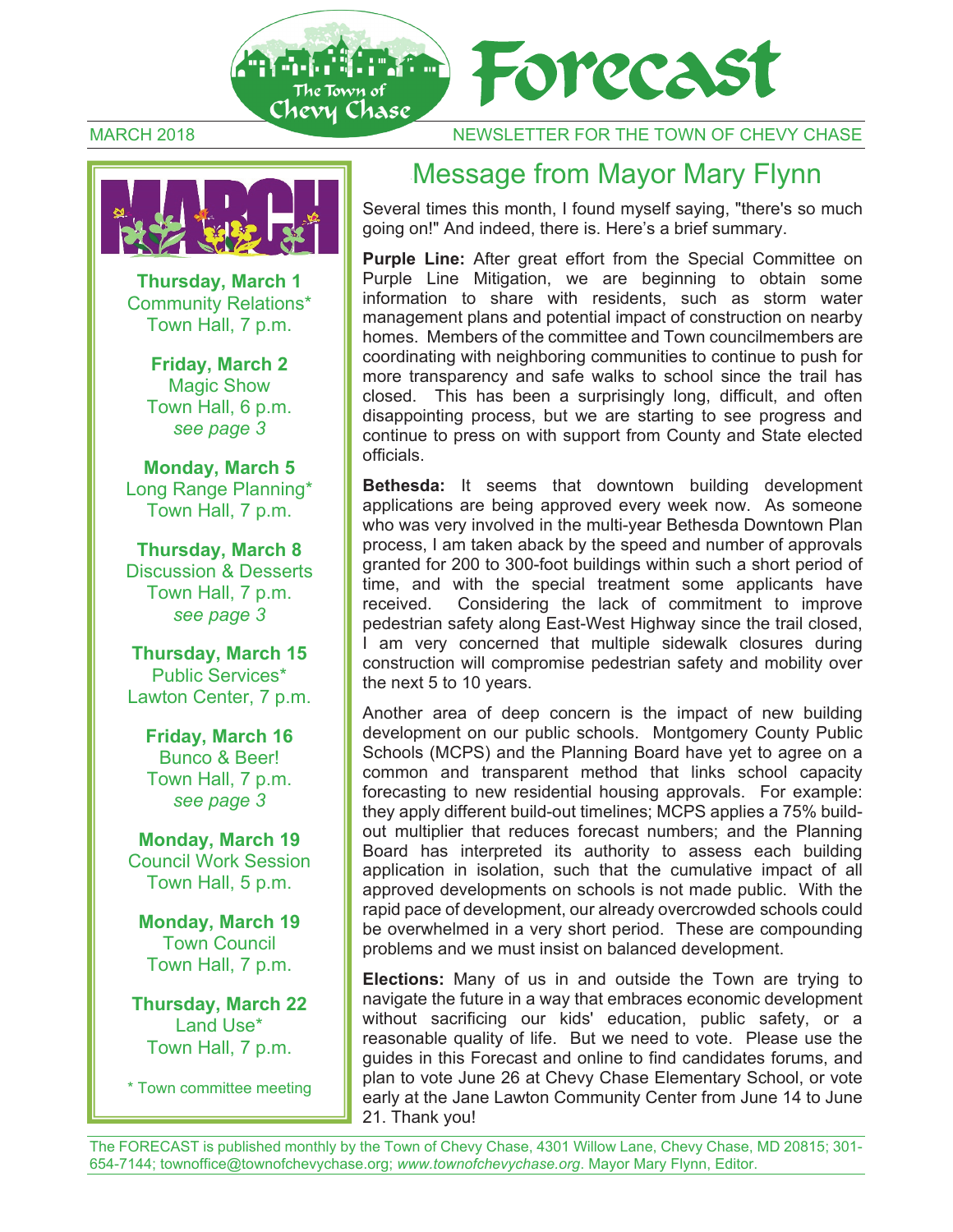# TOWN NEWS

## Public Hearings Scheduled for March 19

At its March 19 meeting, the Town Council will hold public hearings on proposed amendments to the Town Ethics Ordinance and Building Code.

**Ethics Ordinance** -- The Town's Ethics Commission proposed certain amendments to the Town Ethics Ordinance. Some of these changes are mandatory, while others are optional. The mandatory amendments are a result of changes to the State's Ethics Law and include redaction of home addresses on the Financial Disclosure Statement if publicly inspected and prohibiting Town elected officials form engaging in lobbying in the Town for one year after leaving office. The optional amendments are proposed to exclude exchange-traded funds from reporting requirements, as allowed by new State law, and to add an example of an improper use of prestige of office, for clarifying purposes.

**Building Code** -- The Town's Land Use Committee has proposed several amendments to the Town Building Code with the goal of reducing burden on property owners where appropriate, without compromising protections for other property owners or the Town's character. In January, the Town Council held a work session to review the proposed changes and, at its February 12 meeting, introduced an ordinance to enact the changes, which include:

- Decoupling the front and side setback requirements for certain additions to existing houses from the established building line (EBL) setback measurement;
- Relaxing the setback requirements for front porch additions to existing homes;
- Allowing certain roof coverings over side entrances;
- Allowing additional plantings to be installed in the public right-of-way; and
- Making technical and organizational corrections to reflect current Town practices.

A complete copy of each ordinance and additional supporting documents are available for review on the Town website. If you are unable to attend the March 19 Council meeting, which begins at 7 p.m. in the Town Hall, you may submit your comments on the proposed ordinances to the Town Office at 4301 Willow Lane or townoffice@townofchevychase.org.

## Revitalizing the Climate & Environment Committee

Along with the appointment of a new chair, Irene Lane, the Climate and Environment (C&E) committee has announced some exciting initiatives for 2018, including hosting a Chevy Chase Green Town Fair, refreshing the *Shades of Green* pages on the Town website, and most notably creating a Climate & Environment Advisory Group (CEAG). The CEAG will be a virtual group that will provide occasional email feedback on C&E related initiatives. Whether you have a wealth of expertise in sustainability or just an interest in making the Town greener, we know that your time is valuable and invite you to join the CEAG. Contact TOCCFriendsofHealthyClimate@gmail.com for more information.

## *Digging into the Next Century:* A Call for Town Gardeners

The Town's Centennial anniversary date is just around the corner -- April 10, 2018. Look for more details in next month's *Forecast*. To launch our Town's year-long celebration, volunteers are already planning *Digging into the Next Century.* On Sunday, June 3, you will have a chance to visit some of our Town's most verdant backyard oases, environmentally sustainable gardens and creative outdoor living spaces. As you walk from garden to garden along our streets, you'll also learn about the Town's early 20<sup>th</sup> century development as one of the nation's first planned suburbs.

Is there a Town garden that you would like to see? Would you like to include your garden in the tour? Please contact the Town Office at 301-654-7144 or townoffice@townofchevychase.org.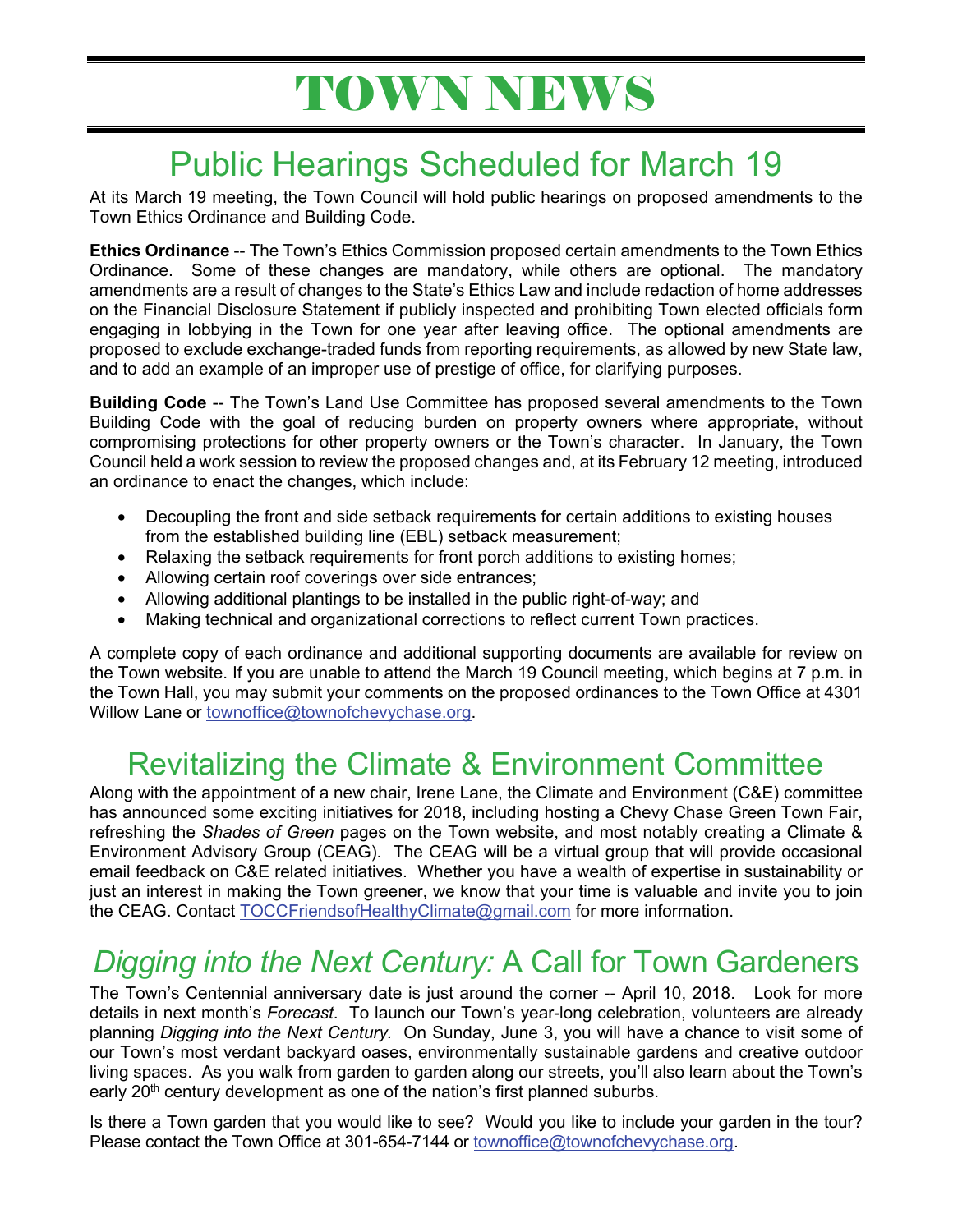# TOWN EVENTS

*The following events are brought to you by the Town's Community Relations Committee.*

## Magic Show with Michael Chamberlin Friday, March 2, 6 p.m., Town Hall

Join us for a special family event featuring magician Michael Chamberlin. Using music & comedy, this master magician performs dazzling magic with hilarious audience participation routines. The show is fast-paced, original and spellbinding sorcery for the



entire family. Please arrive at 6 p.m. to enjoy pizza and snacks before the show starts at 6:30 p.m. Children must be accompanied by a responsible adult. Space is limited, so please RSVP to 301-654- 7144 or townoffice@townofchevychase.org.

## Discussion & Desserts featuring Jeremy Eig Thursday, March 8, 7 p.m., Town Hall

Have you ever wondered what it's like to be a professional musician, or what it takes to make it as a world class player? What does a musician do every day? What is the most exciting and not so exciting parts of playing with a military ensemble v. an orchestra? Chevy Chase is so lucky to be able to find out from Town resident and professional clarinetist, Jeremy Eig. Jeremy's musical interests run the gamut from solo performing to chamber music, teaching, commissioning new music and arranging/editing works for clarinet ensemble. He co-directs the Neighborhood Concert Series, teaches students at Chevy Chase Music Lessons, and performs with and serves as personnel manager and orchestra librarian with the New Orchestra of Washington. He has served in the U.S. Navy Band since 2012 and holds the rank of Musician 1<sup>st</sup> Class. RSVP to 301-654-7144 or townoffice@townofchevychase.org.

# Bunco & Beer!

### Friday, March 16, 7 p.m., Town Hall

Just in time for St. Patrick's Day - please join us for a lively evening of fun playing Bunco. Bunco is a social dice game involving 100% luck and no skill, scoring and a simple set of rules. Savory foods and yes, beer, will be served, as well as non-alcoholic beverages. The Town Hall will be filled with people moving from table to table as we enjoy an evening of good conversations and silliness. Prizes will be won, and bells will ring. RSVP's are required, as we need to know how many card tables to set up and how much beer to buy. Please RSVP to 301-654-7144 or townoffice@townofchevychase.org.

# TOWN UPDATES

### Native Canopy & Street Tree Plantings

The Town is preparing its spring tree planting list. If you have a spot in your yard suitable for a canopy tree, you might want to take advantage of the Town's Native Canopy Tree Planting program. Under this program, the Town will purchase and install a canopy tree on your property at no cost to you. Residents are responsible for the long-term care of the tree once installed.



You also may request to have a tree planted along the street in front of your home. The Town prefers to plant canopy trees when possible. Once the trees are planted, the Town will care for the trees for the first year by ensuring that they are watered. If you would like to request a tree, please contact the Town office at 301-654-7144 or townoffice@townofchevychase.org.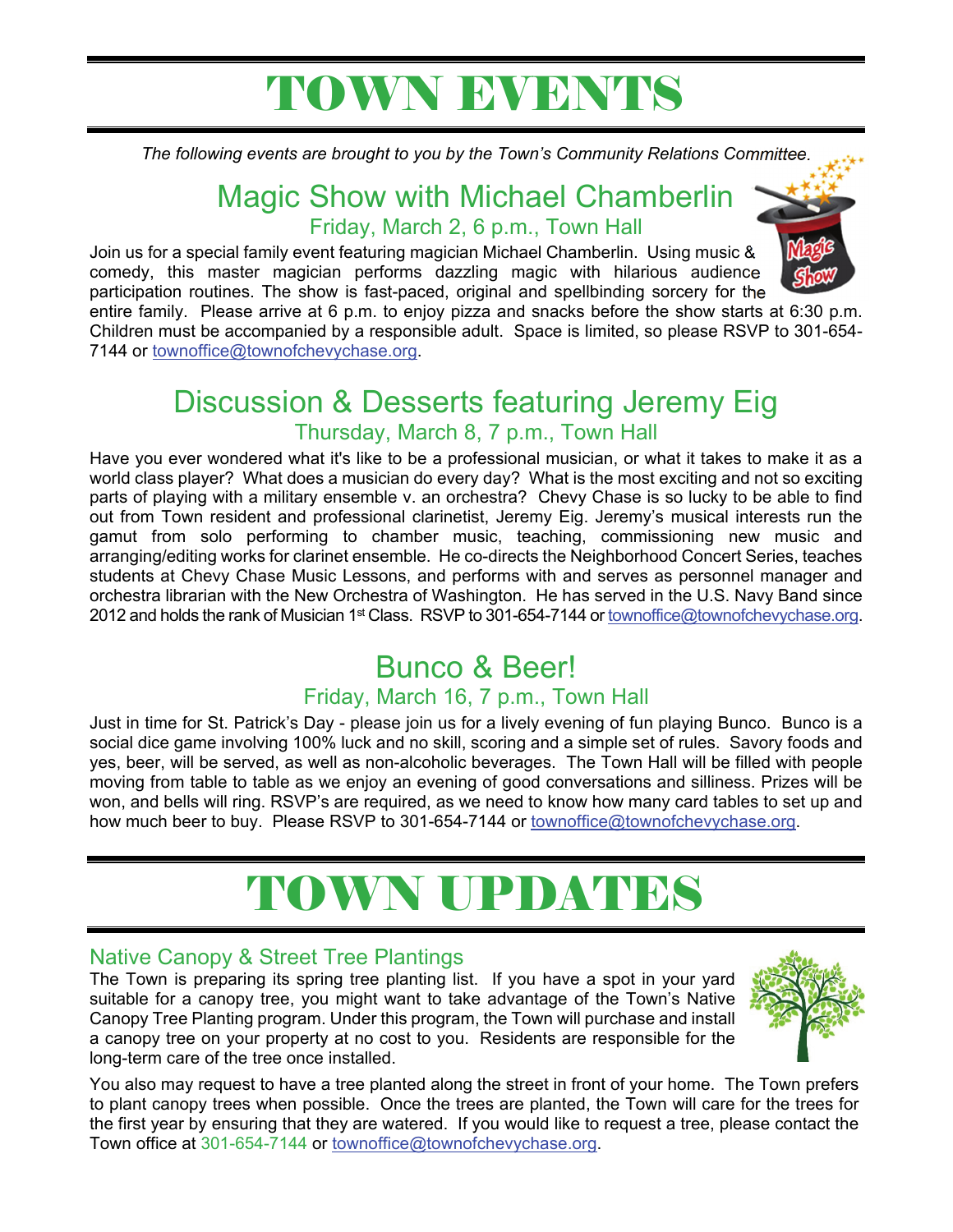# AROUND CHEVY CHASE

## New CC@H Class Offering & St. Patrick's Celebration

In March CC@H will offer a new weekly exercise class, **Dance and Song For Seniors.** It's an easy and creative way for anyone to increase coordination, flexibility, freedom of movement, and strength. A free demonstration class will be held on Wednesday, March 7, 2:30 to 3:30 p.m. at the Chevy Chase Village Hall. The 7-week session will begin on Wednesday, March 14, at the same time. Register at www.chevychaseathome.org or call the office at 301-657-3115.

Join us for our annual **St. Patrick's Day party** featuring refreshments and a lively performance by a troupe from the Culkin School of Traditional Irish Dance. March 13, 2 to 4 p.m., CC Village Hall.

The monthly **Brunch Bunch** at the Olympia Cafe on Brookville Road will be on Thursday, March 8. You're all invited to drop by anytime from 10 to 11:30 a.m. -- just buy a cup of coffee and pull up a chair at the CC@H table. It's always fun and a great chance to chat with neighbors.

## An Evening of Wine, Chocolate & Cheese

The Bethesda-Chevy Chase High School Educational Foundation invites you to an evening of wine, chocolate and cheese to celebrate and support academic excellence at B-CC High School and the Foundation programs that help our students succeed. **Thursday, March 8, 2018, 7-9 p.m.**, Woman's Club of Chevy Chase, 7931 Connecticut Avenue. RSVP by Sunday, March 4. Tickets are \$50 per person. To buy tickets or make a tax-deductible donation online, visit www.bccedfoundation.org. Questions: email bcchsedfoundation@gmail.com.

**Town of Chevy Chase**  4301 Willow Lane Chevy Chase, MD 20815

PRSRT STD US POSTAGE PAID Gaithersburg, MD Permit No. 418

**TOWN COUNCIL**  *Mary Flynn, Mayor Barney Rush, Vice Mayor Cecily Baskir, Secretary Scott Fosler, Treasurer Joel Rubin, Community Liaison* 



This newsletter is printed on recycled paper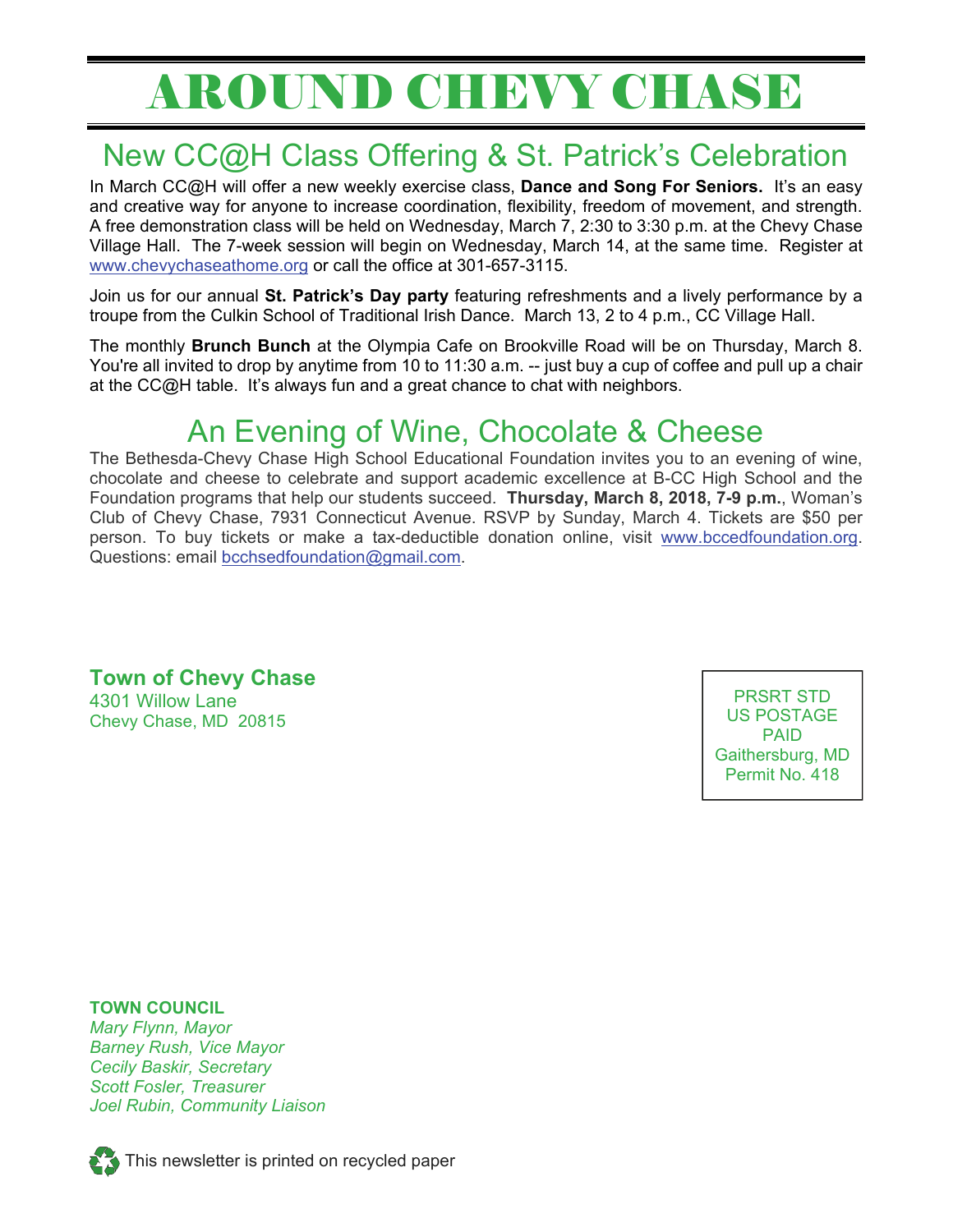# COUNCIL BLECTION 2018

#### **TOWN ELECTIONS**

Town elections are governed by the provisions of Chapter 8 of the Town of Chevy Chase Municipal Code and election procedures adopted by the Town Council.

Town residents will select three candidates in the 2018 election, each to serve on the Council for a 2 year term. The terms of Mary Flynn, Scott Fosler and Barney Rush will expire in May.

#### **CANDIDATE ELIGIBILITY**

To be eligible for office, a candidate must be a citizen of the United States, at least 18 years of age, have resided in the Town for at least one year immediately preceding the election, and be a registered voter of the State of Maryland in Montgomery County.

#### **NOMINATING PROCEDURES**

To be designated as a candidate on the printed ballot, a resident must submit a completed nominating petition to the Town office before 5 p.m. on Tuesday, April 10, the 3rd Tuesday preceding the election. The petition must show the consent of the individual to become a candidate and hold office. A petition must contain the signatures of five qualified voters of the Town other than the candidate. Nominating petitions are available in the Town office and on the Town website as a convenience to residents. Nominating petitions are public documents and are subject to public inspection.

#### **WRITE-IN CANDIDATES**

To be qualified for election, a write-in candidate must file a certificate of candidacy before 5:00 p.m. on Tuesday, April 24, the  $7<sup>th</sup>$  calendar day preceding the election.There will be appropriate blanks on the printed ballot for the purpose of adding write-in candidates at the time of the election.

#### **FINANCIAL DISCLOSURE**

A candidate for office is required to submit a financial disclosure statement at the time the candidate submits a nominating petition or certificate of candidacy, as applicable. The financial disclosure form is available for review in the Town office. Once filed, financial disclosure statements are public documents and are subject to public inspection.

#### **CANDIDATES' FORUM**

The candidates will be invited to participate in a moderated forum and dialogue with the community on Wednesday, April 25 at  $\overline{7}$  p.m. in the Town Hall.

The Election Board will accept questions in advance from Town residents. Please email questions to townoffice@townofchevychase.org.

#### **NOTICE OF CANDIDATES**

Information about the nominated candidates will be mailed to all residents 2 weeks preceding the election. Notice of the filing of a certificate of candidacy for a write-in candidate will be provided to Town residents within 24 hours of the filing of the certificate.

#### **VOTING ELIGIBILITY**

To be eligible to vote, a person must be a citizen of the United States, at least 18 years of age, have resided in the Town for at least 30 days immediately preceding the election, and be a registered voter of the State of Maryland in Montgomery County.

#### **POLL LOCATION AND HOURS**

The poll will be located in the Town Hall, 4301 Willow Lane. The poll will be open from 8 a.m. to 8 p.m. on Election Day, Tuesday, May 1, 2018.

#### **ABSENTEE BALLOTS**

Absentee ballots will be available in the Town office as soon as they are printed, but no later than Tuesday, April 17. Any qualified voter may vote by absentee ballot. Residents desiring an absentee ballot must apply individually in writing (by mail, fax, email or in person) to the Town office. The requests are considered public documents and are subject to public inspection.

Once an absentee ballot request has been received, the Town will mail or hand deliver a ballot and return envelope to the requestor in a sealed envelope. The original absentee ballot must be returned in the printed envelope provided by the Town. To be counted, any absentee ballot must be received by the Town office by  $8$  p.m. on Election Day, Tuesday, May 1, 2018.

#### **ELECTION BOARD**

Residents with questions on any aspect of the election are encouraged to contact a member of the Election Board:

Mike Lebowitz, Chair, 301-466-1204 Chris Wright, 301-656-3307 Rob Enelow, 301-664-6430

While voting will continue to be done by paper ballot, the Town has contracted to provide optical scanning and electronic counting of ballots.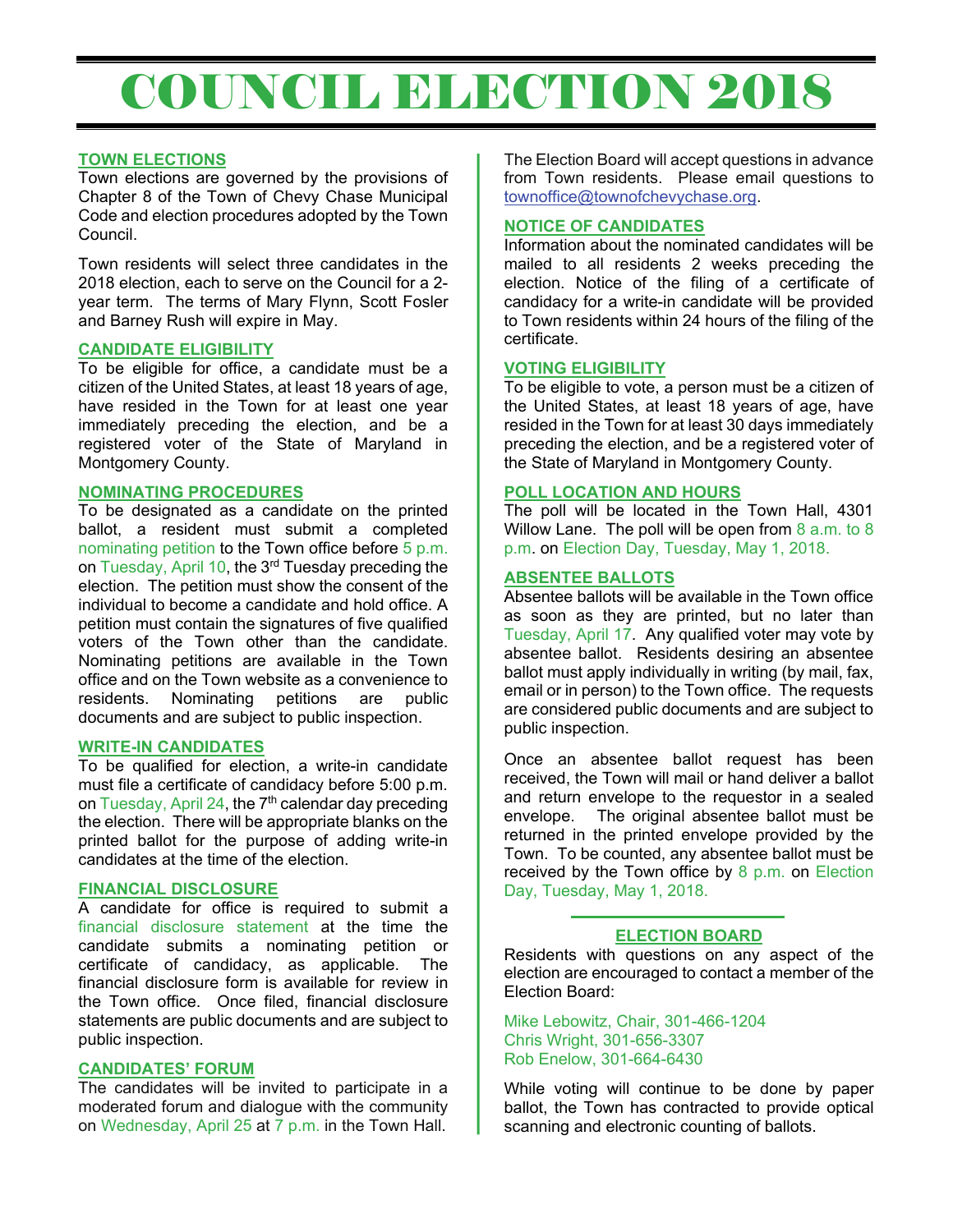

# WHY VOTE IN THE PRIMARIES JUNE 26, 2018



What percentage of Montgomery County's registered voters turned out to vote in the 2014 primaries?

**A:** 17.6%

### **COUNTY & STATE RACES ARE WIDE OPEN**

**Because of Montgomery County's new term limits and public financing of campaigns, scores are running for county offices. State races are also active with most of our representatives moving on to other races. Incumbents will leave all of these posts:** 

**Montgomery County** Maryland District 18 County Executive County Executive State Senator County Council Member, District 1 State Delegates, 2 of 3 County Council, 3 of 4 At-Large Members

### **YOUR VOTE COUNTS**

**59 Democrats and 6 Republicans are running for these 10 seats and for governor. That's why it is more important than ever to get out and vote in the primaries.** The primaries will determine which major-party candidates appear on the ballot on November 6, 2018.

### **VOTE ON JUNE 26, 2018**

**Chevy Chase Elementary School, 7 a.m. – 8 p.m.** 

**EARLY VOTING Jane Lawton Community Center, June 14 - June 21, 10 a.m. – 8 p.m. 4301 Willow Lane**

**Check www.TownofChevyChase.org** 

**for candidates forums, including Council District 1, March 14, 4H Center, 7 p.m., and voter registration information**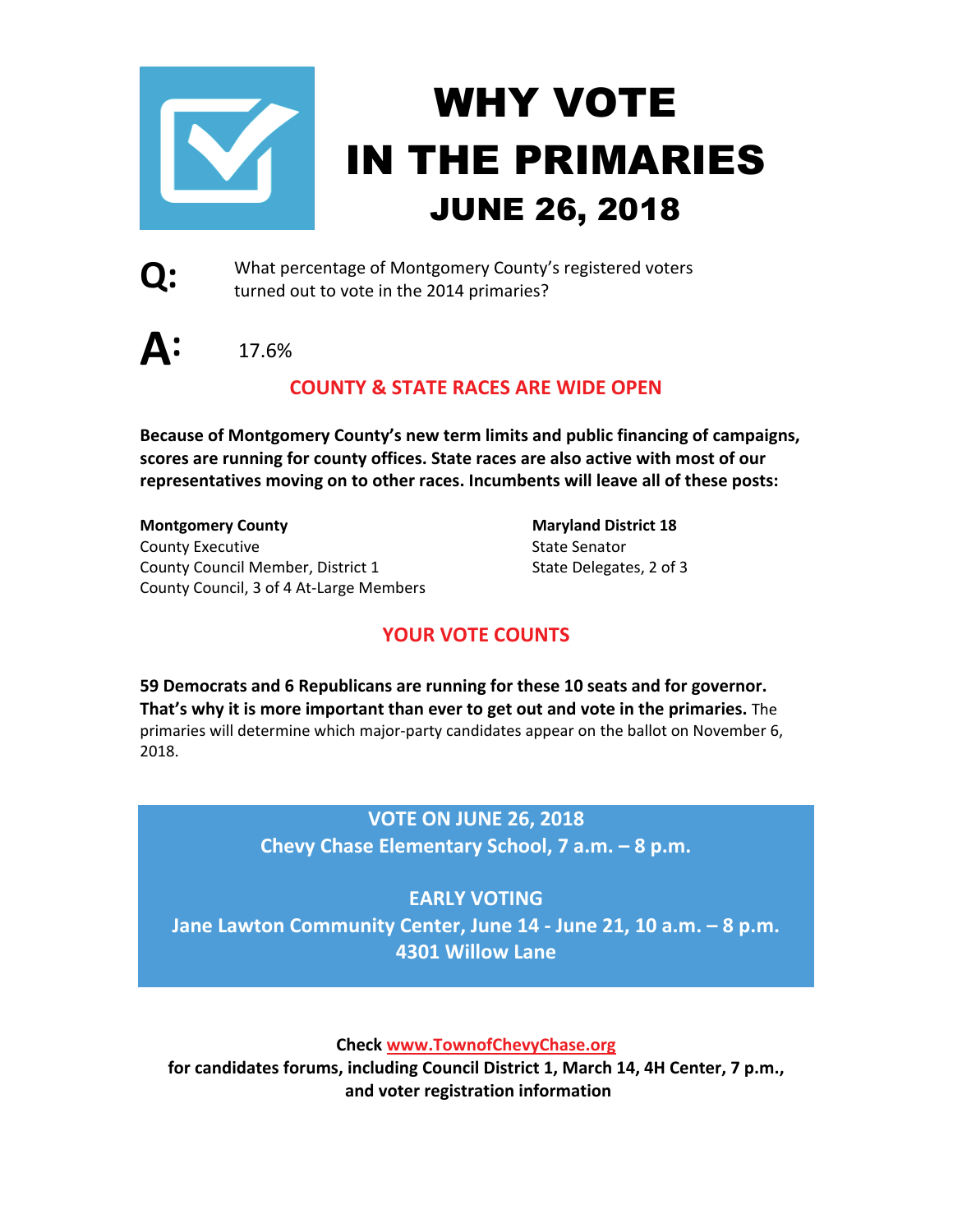

### **IMPORTANT RACES AND CANDIDATES**

**County and state elected officials pass laws that affect our infrastructure, school resources, built and natural environments. They determine how much we pay in county and state taxes and how those monies will be spent.** 

#### **Montgomery County Executive**

**The job:** *The County Executive develops policies and proposes budgets, legislation, plans and programs to the County Council. The County Executive also provides political leadership to the community and executive direction to the county government, and appoints residents to boards, commissions and committees.* 

**Candidates D:** Roger Berliner, David Blair, Marc Elrich, Bill Frick, Rose Krasnow, George Leventhal; **R:** Robin Ficker

#### **Montgomery County Council**

**The job:** *The County Council's nine members (4 At-Large, 5 for separate districts) appropriate money for the County's capital and operating budgets, set the local property tax rate and other local taxes, approve all land-use plans such as the Bethesda Downtown Sector Plan, act on zoning changes, and appoint members of the County Planning Board and Board of Appeals, among other responsibilities.* 

#### **District 1**

**Candidates D:** Bill Cook, Pete Fosselman, Andrew Friedson, Ana Sol Gutierrez, Jim McGee, Regina "Reggie" Oldak, Dalbin Osorio, Meredith Wellington; **R:** Richard Banach

#### **At Large**

**Candidates for 4 seats**—**D:** Gabe Albornoz, Rosemary Arkolan, Marilyn Balcombe, Charles Barkley, Shruti Bhatnagar, Cherri Branson, Brandy Brooks, Craig Carozza-Caviness, Ron Colbert, Bill Conway, Hoan Dang, Lorna Phillips Forde, Loretta Jean Garcia, Paul Geller, Evan Glass, Richard Gottfried, Neil Greenberger, Seth Grimes, Ashwani Jain, Will Jawando, Melissa McKenna, Danielle Meitiv, Hans Riemer (incumbent), Michele Riley, Darwin Romero, Mohammad Siddique, Steve Solomon, Chris Wilhelm; **R:** Chris P. Fiotes, Jr., Penny Musser, Shelly Skolnick

#### **Governor**

**The job:** *The Maryland governor is among the most powerful in the nation. The governor presents a proposed budget to the Maryland General Assembly, which can then decrease but never increase the amount or transfer funds. The governor chairs and sits on the Board of Public Works with two other members—the Comptroller and Treasurer. That Board has broad powers to approve the sale of bonds, allocate funds for school construction and state contracts over \$200,000, and establish the state property tax rate. The Governor appoints, with the State Senate's consent, all judges that serve on the trial and appellate courts of the state's judicial system. The Governor also appoints members of nearly 300 advisory boards, commissions, task forces and committees.* 

**Candidates D:** Rushern Baker, Benjamin Jealous, Kevin Kamenetz, Richard Madaleno, Alec Ross, Jim Shea, Krish Vignarajah; **R:** Larry Hogan (incumbent)

#### **State House**

**State Senator (MD District 18) Candidates D:** Dana Beyer, Jeff Waldstreicher

#### **State Delegates (MD District 18)**

**Candidates for 3 Seats**—**D:** Al Carr (incumbent), Ron Franks, Mila Johns, Helga Luest, Leslie Milano, Joel Rubin, Emily Shetty, Jared Solomon